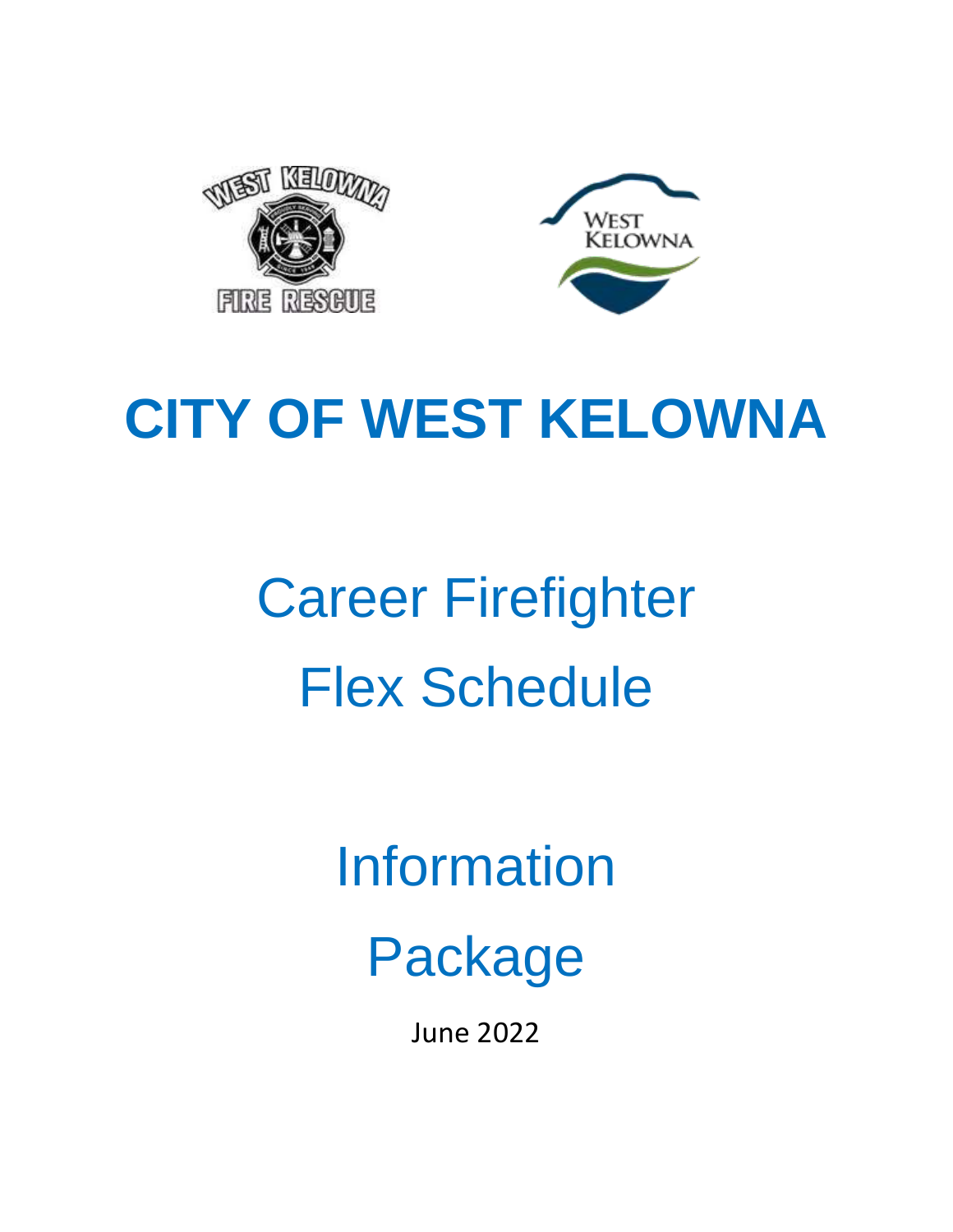

# **INTRODUCTION**

Becoming a career firefighter takes time and effort, but when you succeed, you will have found the career that will keep you engaged and fulfilled for the duration of your professional life. The City of West Kelowna is seeking mature, well-educated individuals interested in working in a challenging and dynamic team environment.

Firefighters hired during this process will work in accordance with WKFR Career Firefighter – Flex Schedule, totaling 336 hours in a 56-day cycle. During their shifts, firefighters will be engaged in a variety of activities such as emergency responses, on and off duty training, annual fire inspections, hall chores, vehicle and equipment checks, public education and hall assigned tasks such as first aid supply, administration, or hose testing. Crews also cook and eat meals together each shift and maintain their physical fitness.

Outside of working hours, firefighters take part in many charitable functions organized by the Union, Local 4457 of the International Association of Fire Fighters. Thousands of dollars are raised each year for the West Kelowna Fire Rescue Charitable Society. This money supports many firefightersponsored programs, local charities, and community organizations, with a focus on the well-being of children.

Like any career, there are challenges to working as a firefighter. Ensure you understand what you are committing to prior to pursuing all of the required certifications. Things to consider include:

• Due to the rotating shifts and the demands of the WKFR Flex Firefighter Schedule, you will frequently work weekends and statutory holidays, often on short notice, which may mean adjusting your personal schedule significantly. The shift work also means you will be away from home overnight.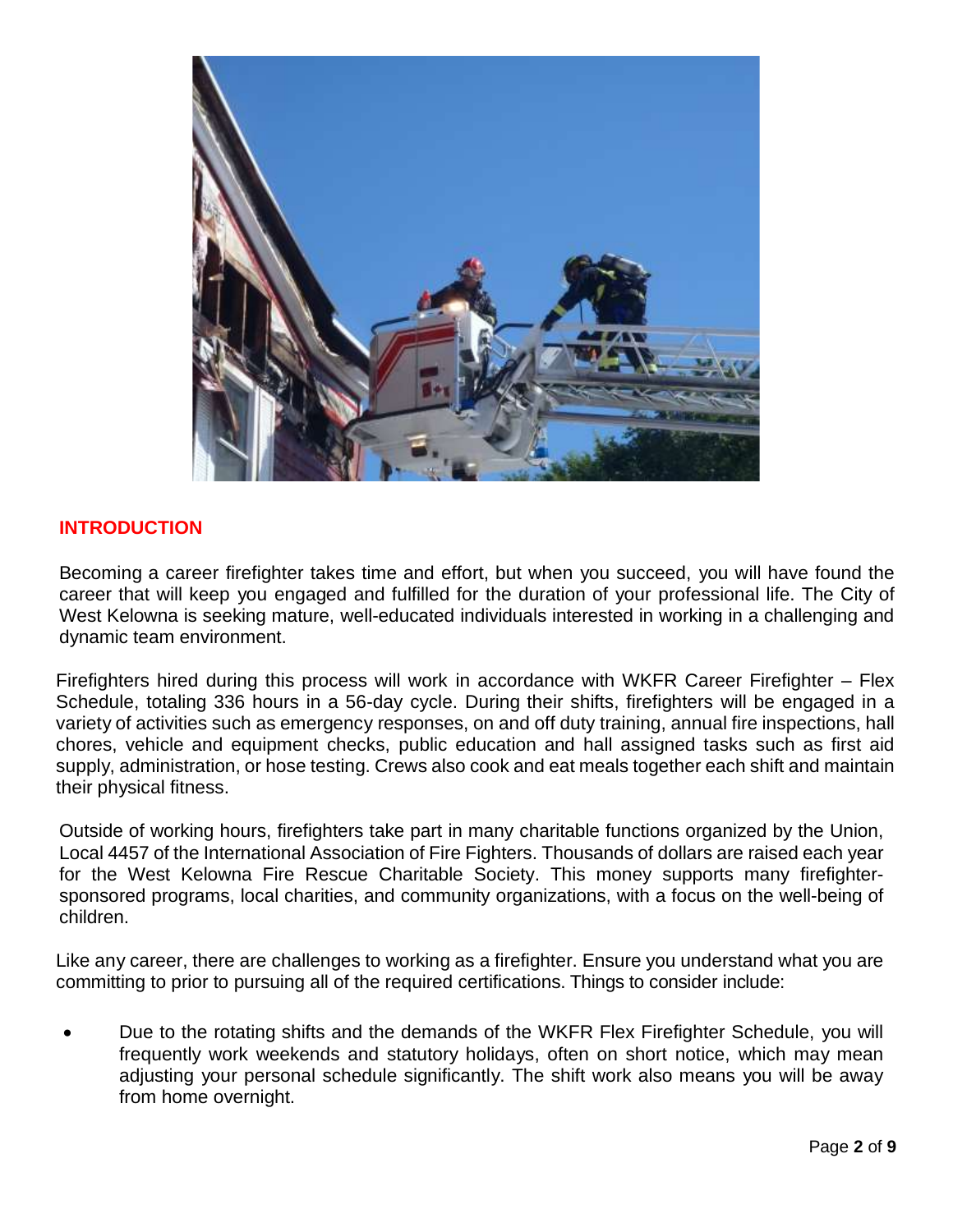- The work of a firefighter is physically demanding. You must maintain your physical fitness and lead a healthy lifestyle to perform your duties and guard against the health risks of the job, which include heart disease and several forms of cancer.
- Consider the situations you will be exposed to as an emergency responder. Some of the calls you will respond to can be gruesome and tragic. You must have the emotional fortitude to deal with these situations and have healthy coping mechanisms.

We hope we have given you a realistic view of a career in the fire service. If you choose to become a firefighter, we wish you the best of luck. In this document, you will find an outline of the West Kelowna Fire Rescue's hiring process.

# **BEGINNING THE PROCESS**

The hiring process involves a significant time commitment by the applicant and is very competitive. The table below sets out the essential and preferred job qualifications. The list of essential qualifications is required. Possessing any of the preferred qualifications will give the applicant a competitive edge.

| <b>Required Qualifications:</b>                                                         |
|-----------------------------------------------------------------------------------------|
| Grade 12 education                                                                      |
| NFPA 1001, Level I and II                                                               |
| NFPA 472 Hazmat Awareness and Operations                                                |
| Valid EMA First Responder License.                                                      |
| Valid Class 3 Driver's License with Air Brake Endorsement                               |
| Driver's abstract with no more than 6 points in the last 3 years, and no suspensions or |
| prohibitions in the same period                                                         |
| Previous firefighting experience                                                        |
| Clean police information check as it pertains to the position of firefighting           |
| <b>Preferred Qualifications/Skills:</b>                                                 |
| Post-secondary education or training (i.e., academic, technical, trades)                |
| Significant focus on physical health, physically fit                                    |
| Strong team player                                                                      |
| Ability to work under pressure                                                          |
| A history of volunteerism and community participation                                   |

Compiling all the required and preferred qualifications takes time, dedication, and financial resources. Again, we encourage you to reflect fully on these factors prior to committing yourself to becoming a firefighter.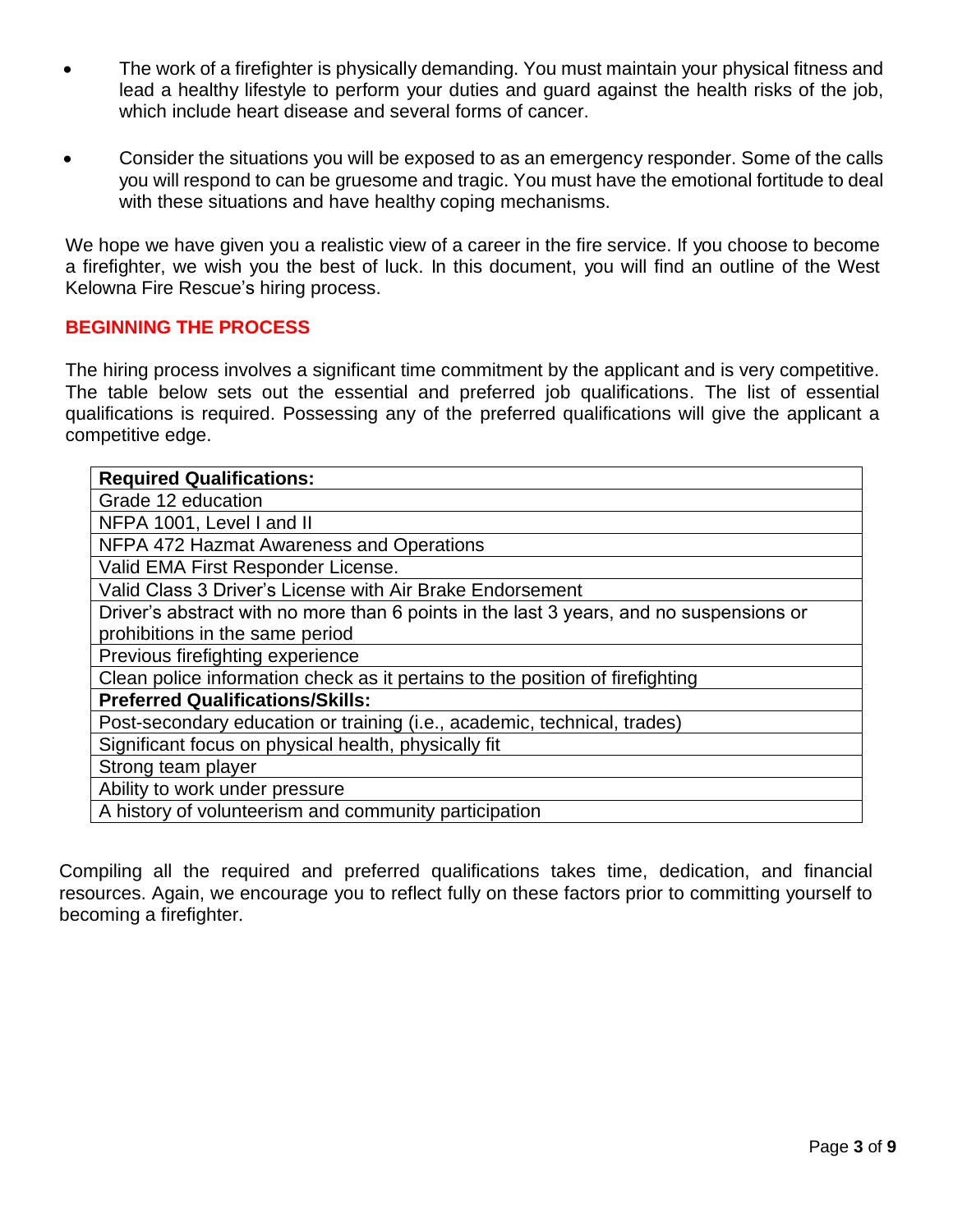# **Tips to the Recruitment Process**

We cannot offer you a guaranteed method for successfully securing a position with West Kelowna Fire Rescue, but we can provide some tips to help the hiring process run smoothly. Please keep the following suggestions in mind while you work through the application process:

- 1. If your personal contact information changes during the process, inform Human Resources.
- 2. Take time to review all materials on the City's website (www.westkelownacity.ca), including general information about the City and West Kelowna Fire Rescue.
- 3. Ensure that you comply with all of the essential requirements of the job. It would be unfortunate to invest the time and money in the process only to be disqualified because your education, driving record, health or certifications do not meet the required qualifications.
- 4. An ability to accurately follow instructions is an important attribute in firefighting. Ensure you understand and execute any instructions you are given during the hiring process. Failure to do so may affect the hiring decision.
- 5. The length of time between hiring stages can be lengthy, with limited communication from the City, as we tabulate results and prepare for the next stages. Please be patient.
- 6. You may receive notice to participate in testing with little advanced warning. While we will make every effort to keep you informed and schedule testing in a convenient fashion, you are expected to be ready and willing when it is scheduled.
- 7. You must have copies of the required certifications when you submit your application. If you indicate in your application that you do have a certain certification and it is discovered that you did not receive that certification until later in the process, you will be disqualified from the current hiring process.
- 8. Your attitude, demeanor and enthusiasm are noted throughout the process and can influence the hiring decision.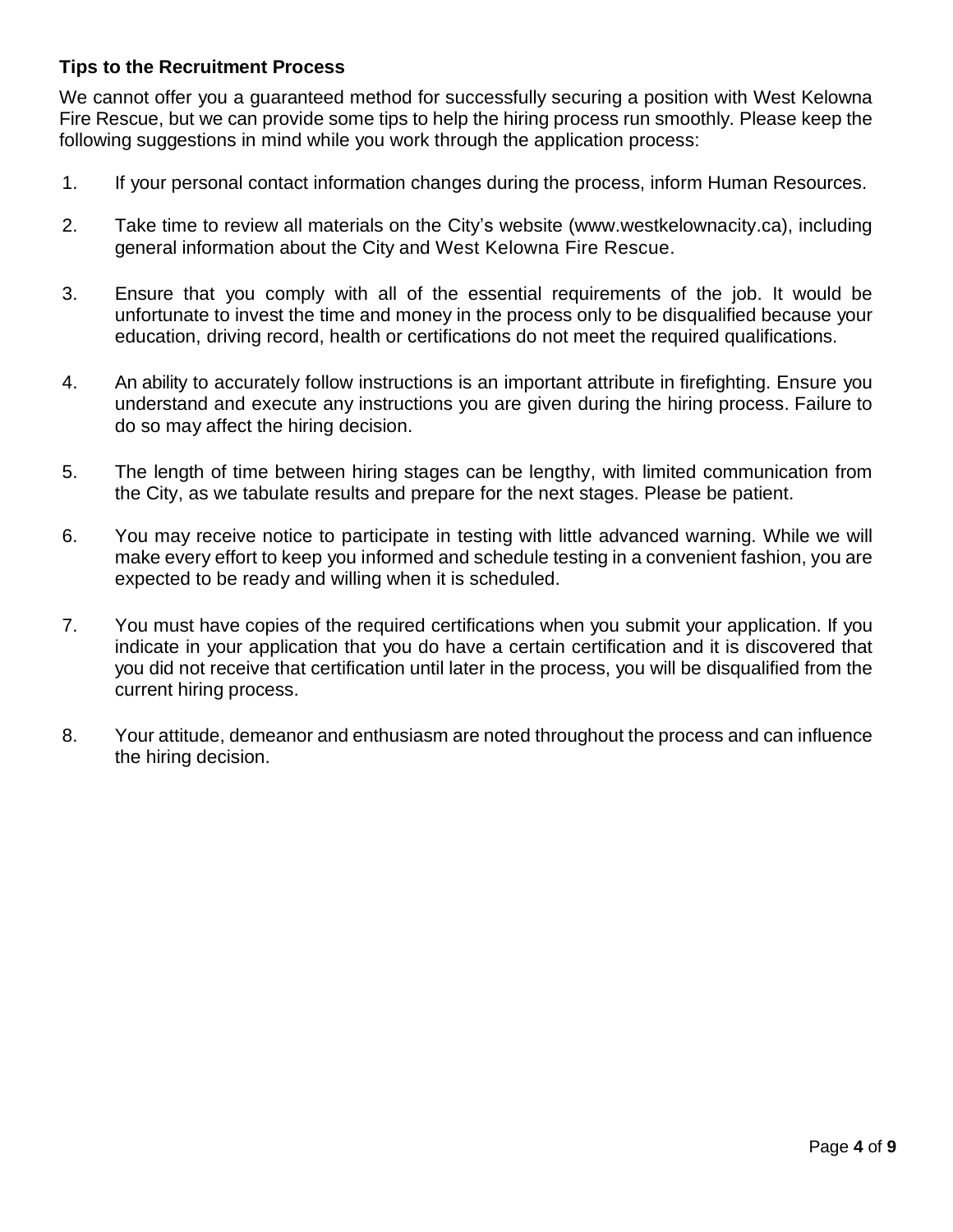# **THE PROCESS**

# **STEP 1: THE APPLICATION**

• Your application will only be accepted for a specified period, please note the closing date on the job advertisement. Applications will only be received online at [www.westkelownacity.ca/jobs.](http://www.westkelownacity.ca/jobs)

# **STEP 2: FIREFIGHTER KNOWLEDGE ASSESSMENT**

West Kelowna Fire Rescue requires candidates to be pre-qualified in structural firefighting knowledge and as such, candidates must possess a strong knowledge base.

• 100 question NFPA 1001 Firefighter 1 and Firefighter 2 examination based on IFSTA Essentials 6

Only the candidates with the top scores will be selected to advance to the next step.

# **STEP 3: PHYSICAL FITNESS TESTING**

To take part in this stage of the process, you will need to have a medical evaluation completed by your doctor. A Doctor Consent Form will be available to you should you move to this stage. If you arrive at the testing without the form or it is incomplete, you will not be allowed to participate and will be disqualified from the process. It is your responsibility to ensure your doctor has provided all the required information on the form.

#### **What to wear**

- You should arrive in appropriate workout clothing that includes: runners, comfortable clothing and swim trunks and suitable t-shirt for the swim test.
- You will be provided structural firefighting gear and/or full breathing apparatus for tests that require them.

#### **What to bring**

- Bring two pieces of government issued ID, one with a photo. These must be brought to every stage of the recruitment process.
- You will be working physically hard. Consider bringing drinking water and a snack for after the testing.

# **The Test**

- There are multiple stations in the Test.
- At each station, you either will complete a task in a specific amount of time or be timed on how long it takes to complete the task.
- If you fail to complete the station in the allotted time, you will not be allowed to continue with the Test.
- You must follow the instructions and adhere to safety guidelines during the Test, failure to do so will result in elimination from the Test.
- There will be no rest periods between the stations, you will move to the next station immediately upon completion of the prior station.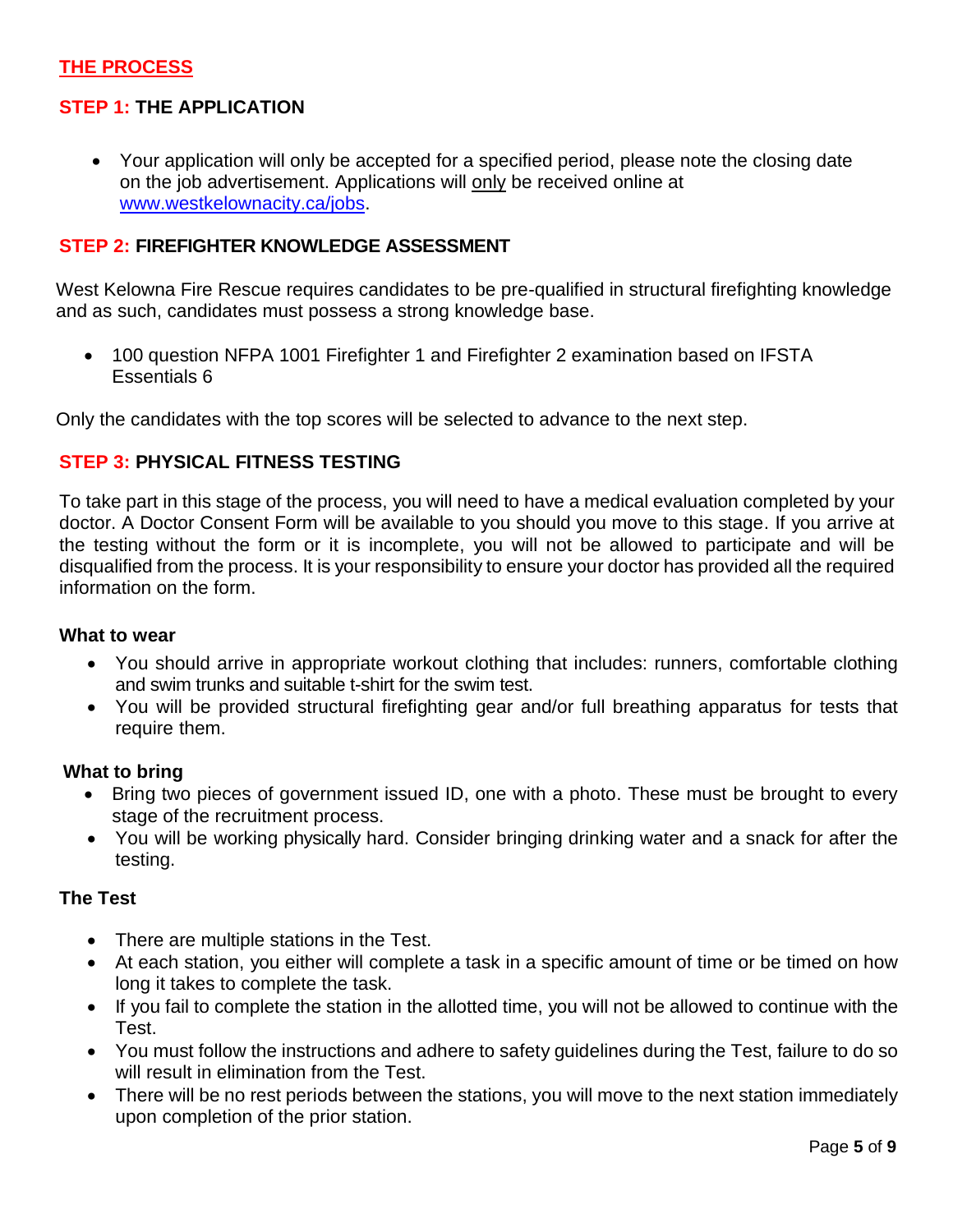# **THE EVOLUTIONS**

#### Evolution 1: **Minimum Swimming Assessment**

West Kelowna Fire Rescue provides Swift Water Rescue, Static Water Rescue, and Ice Rescue services. Candidates must be strong swimmers and demonstrate confidence working in and around aquatic environments. The following swim tests must be completed wearing appropriate attire (shorts/trunks and t-shirt). Failure to successfully complete the following tests will result in elimination from the selection process:

- 200 meter freestyle swim
- 50 meter rescue tow with the simulated victim wearing a life jacket
- Object retrieval from pool bottom (at depth)
- 5 minutes treading water

#### Evolution 2: **Firefighter Physical Aptitude Evaluation**

West Kelowna Fire Rescue provides structural firefighting and rescue services. Candidates must possess strong musculoskeletal and cardiovascular fitness and demonstrate comfort working in both confined spaces and at height.

The physical evaluating program will be administered by a 3<sup>rd</sup> party. Information and instructions will be shared with candidates moving forward to this stage.

#### **STEP 4: RIDE-ALONG**

West Kelowna Fire Rescue requires candidates to work in a team environment for extended periods and provide the public with excellent customer service. Applicants will be asked to complete a workexperience based ride-along. Failure to successfully complete the following tests will result in elimination from the process.

• Complete two 8-hour ride-along (approximately)

Some of the tasks candidates will take part in:

- Vehicle maintenance
- Equipment maintenance
- Hall chores, meal prep and maintenance
- Training
- Drills and general firefighting skills
- Emergency response\*
- Company inspections
- Public education

**\*** The candidate reports directly to the Captain and must work under the direct supervision of the Officer in charge at all times. The Captain will determine the degree of candidate involvement. Failure to follow the directions of the Captain may result in elimination from the hiring process.

The ride-along is an unpaid activity, as are all stages of the hiring process.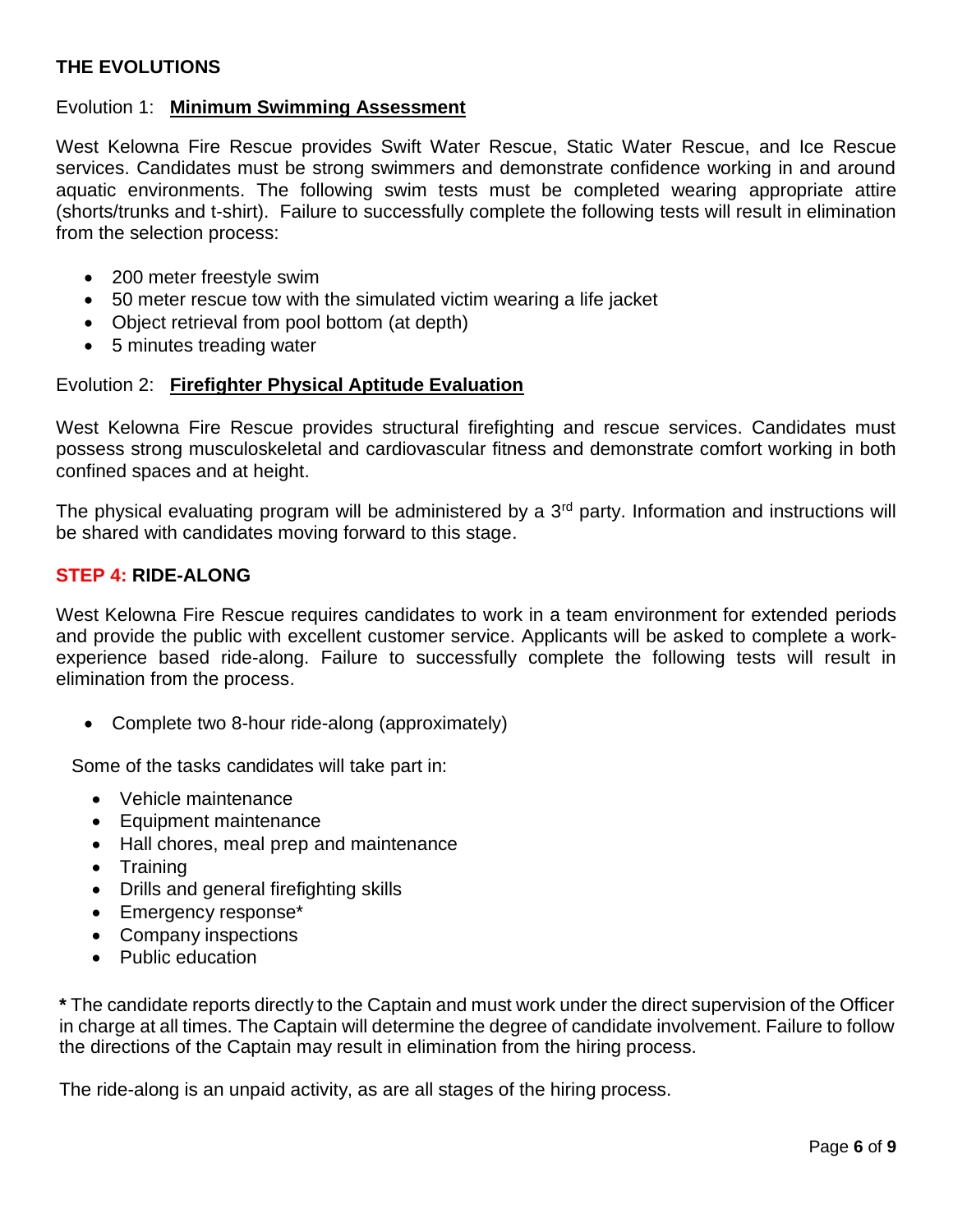While participating in the ride-along process, you will be evaluated in several areas that relate to the position of firefighter, such as:

#### Firefighting Skills

The candidate is evaluated on their firefighting capabilities through training activities and incidents to which they may respond.

#### Problem solving

Problem solving is an essential skill in the firefighting profession. Candidates will be assessed on their ability to provide solutions to the many situations that may occur in training, emergency responses or other daily activities.

#### **Listening**

The ability to comprehend and follow instructions and orders as given by an Officer is critical. The candidate is evaluated on their ability to comprehend and execute orders.

#### Adaptability

Firefighters must quickly adapt to many different work environments and circumstances. Candidates are evaluated on how quickly they can successfully adjust to new or different situations.

#### Interpersonal Skills

The ability to work well with the team and meld into a cohesive team is very important to firefighting. The candidate will be evaluated on how well they function as a team member during training, emergency response and routine activities.

#### Initiative

Candidates are evaluated on their level of involvement and activity when taking part in training, routine assignments, emergency activities or under direction of the officer. The candidate's ability to recognize things that need to be done and their willingness to complete whatever needs doing (in a safe manner) will be noted.

#### Community Relations and Diversity Management

Firefighting is first and foremost a public service. It is important that future firefighters understand their role in relation to the public they will serve. Candidates will be evaluated on their customer service skills, empathy towards those in distress, and ability to communicate clearly and calmly. This includes communicating and interacting well with the diversity that exists in the population of West Kelowna.

#### Composure

Firefighters are expected to remain calm and collected during very intense situations. The candidate will be assessed on their ability to handle the pressure of performing tasks during training, the ability to take criticism and correction, and the ability to function at an emergency.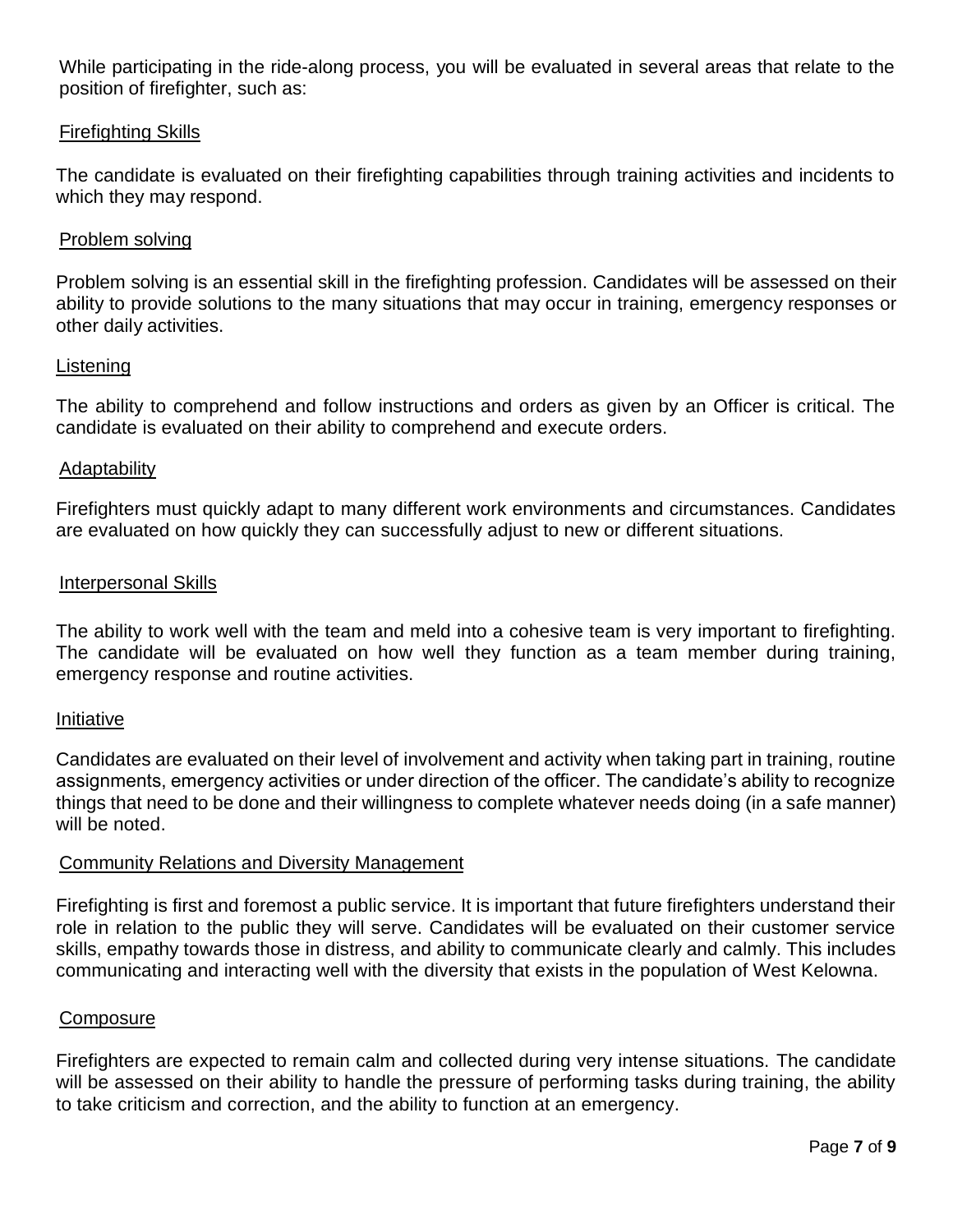# **Attendance**

The candidate's punctuality and preparedness will be evaluated throughout the process.

#### Ride-Along Clothing:

- Ride-Along Program candidates shall be dressed in appropriate attire. Steel toe and shank work boots are required.
- The candidate will be issued structural firefighting equipment and clothing for use during the ride-along. Confirm that you have received all of the necessary gear and ensure all of the gear is accounted for and ready for return to the Fire Hall at the end of your ride-along.

#### Ride-Along Protocol

- We recommend that candidates arrive at least 20 minutes early for their ride-along shift.
- Candidates must read, understand, and sign the required waiver before participating in the ridealong.
- Bring a notebook and pens/pencils for the day in case you need to take notes.
- Your Captain will state their expectations of your behavior over the course of your time under their supervision. Make sure you understand what is expected.
- The ride-along will demand you work very hard and drill several times each day.
- Bring a water bottle and snacks in order to stay hydrated and energized.
- The crews normally prepare and eat lunch together at the hall. Be prepared to actively participate in the lunch meal planning and preparation.
- Career crews may take coffee breaks or engage in physical fitness activities while on duty. The candidate will not take part in these activities unless expressly invited to by the Officer in charge. While the crew is otherwise engaged, the candidate will be expected to keep busy around the hall.

# **STEP 5: PANEL INTERVIEW**

Candidates that have successfully completed the previous stages of the process will be invited for a panel interview. The interview will take place with representatives from Management, Union Executive and the City of West Kelowna Human Resources Department. The interview will include behavioral based questions that focus on:

- Interpersonal skills
- Teamwork
- Initiative
- Communication skills
- Community service
- Leadership

The key to doing well in the interview stage is ensuring you have prepared ahead of time. Use the City's website to learn about both the City and West Kelowna Fire Rescue. It is important that you have a good understanding of the employer and the position you are applying for. You should also be able to articulate the reasons that you would be a good fit with West Kelowna Fire Rescue.